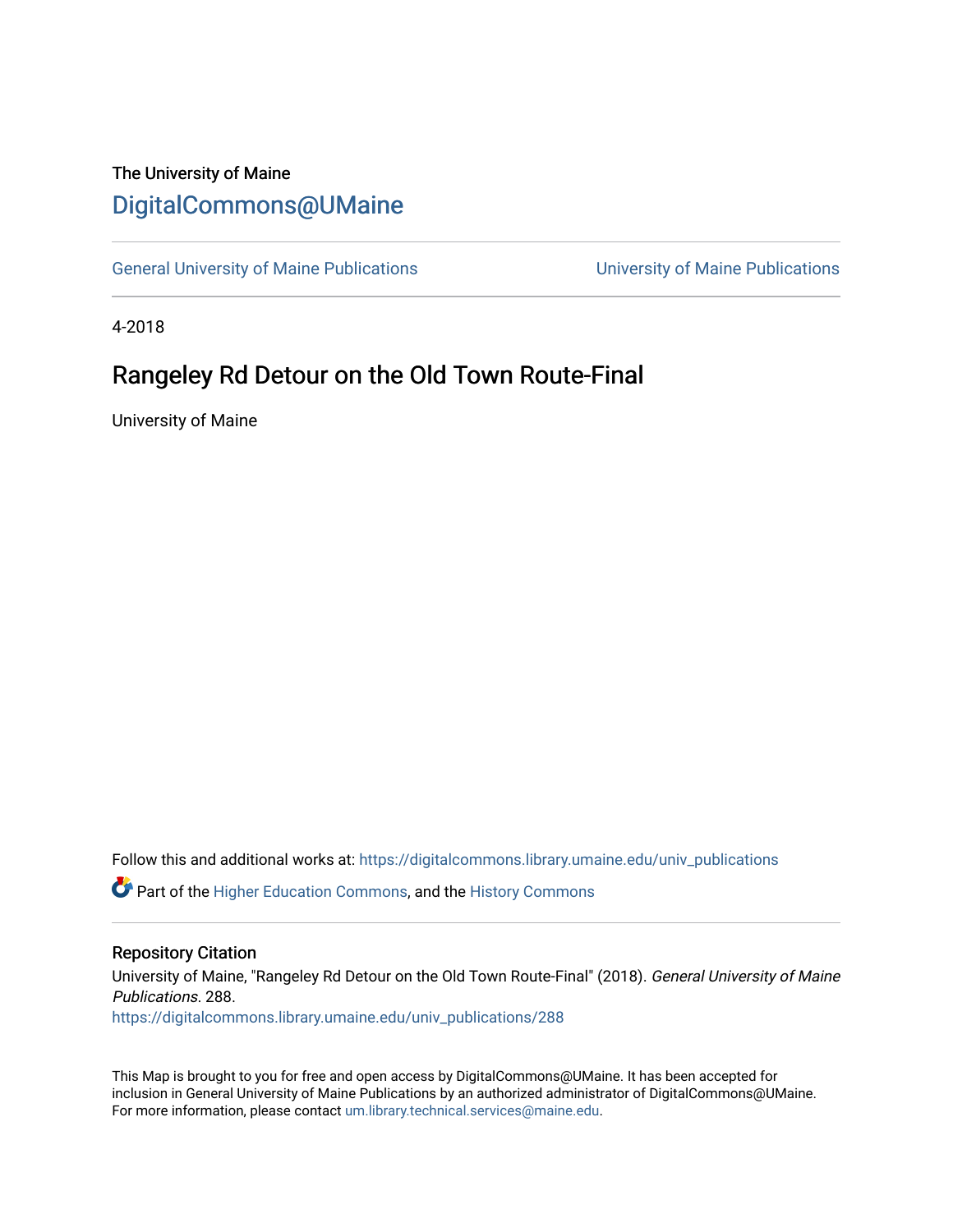

### **OUTBOUND**

**Due to construction on Rangeley Rd, the Old Town route will be servicing the university using College Ave and Old Town in one direction only outbound using Park St to Main St.**

### **INBOUND**

**Due to construction on Rangeley Rd, the Old Town route will be servicing the university using College Ave and Old Town in one direction only inbound using Stillwater Ave to College Ave. The Rec Center will be serviced on the inbound trip.**